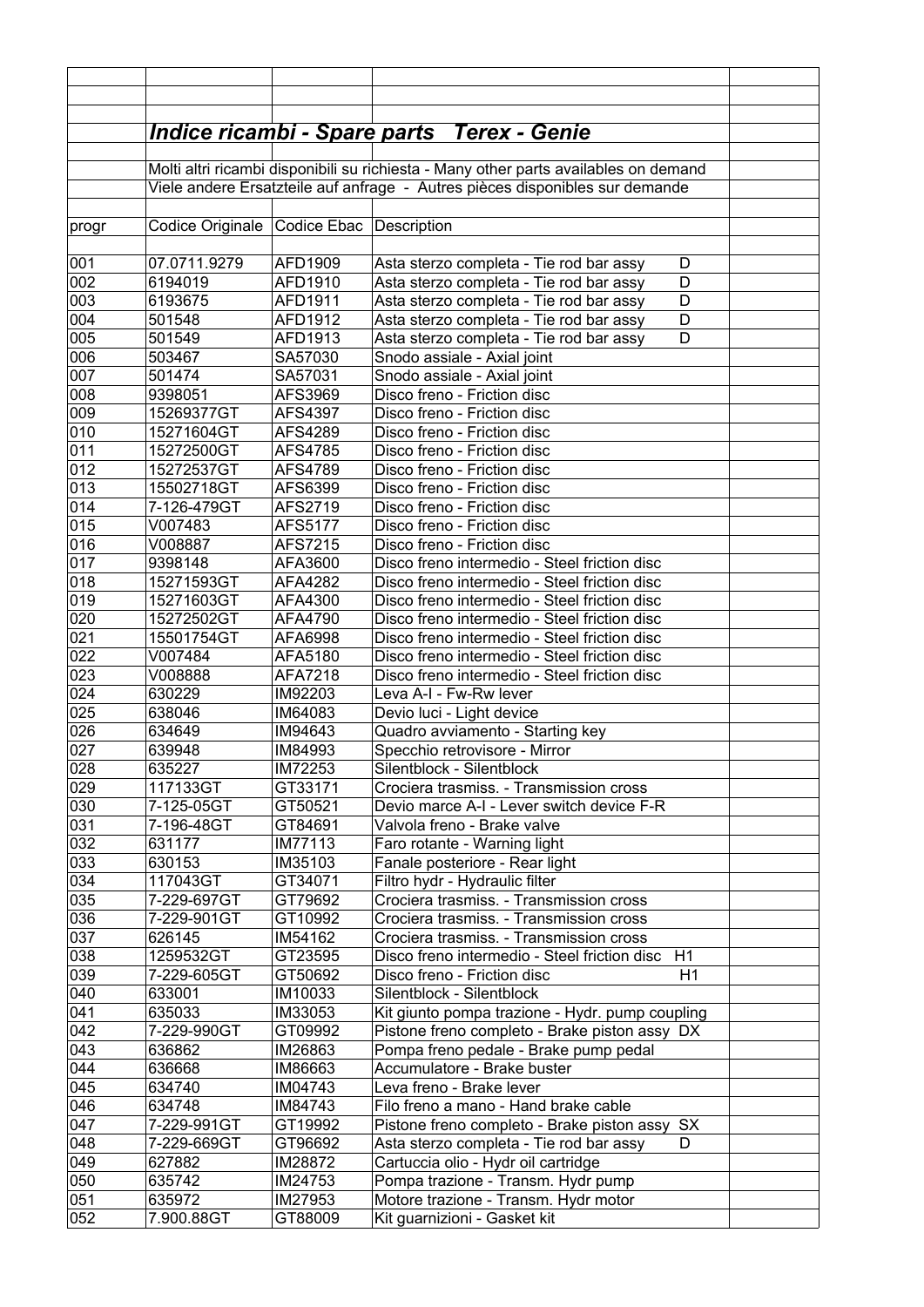|            |                                                                                      |                        | <u> Indice ricambi - Spare parts   Terex - Genie</u>          |  |
|------------|--------------------------------------------------------------------------------------|------------------------|---------------------------------------------------------------|--|
|            |                                                                                      |                        |                                                               |  |
|            | Molti altri ricambi disponibili su richiesta - Many other parts availables on demand |                        |                                                               |  |
|            | Viele andere Ersatzteile auf anfrage - Autres pièces disponibles sur demande         |                        |                                                               |  |
|            |                                                                                      |                        |                                                               |  |
| progr      | Codice Originale Codice Ebac Description                                             |                        |                                                               |  |
|            |                                                                                      |                        |                                                               |  |
| 053        | 7-289-06GT                                                                           | GT60982                | Devio luci - Light device                                     |  |
| 054        | 09.0804.0900                                                                         | IM904080               | Giunto elastico - Elastic coupling                            |  |
| 055        | 633020                                                                               | IM02033                | Disco freno interm. - Steel Friction disc<br>H1               |  |
| 056        | 633019                                                                               | IM91033                | Disco freno - Friction disc<br>H1                             |  |
| 057<br>058 | 634733                                                                               | IM33743                | Asta sterzo completa - Tie rod bar assy<br>D<br>Sedile - Seat |  |
| 059        | 09.4610.0004                                                                         | IM400164<br>IM423270   | Specchio retro - Mirror                                       |  |
| 060        | 07.0723.0024<br>09.4610.0011                                                         | IM110164               | Molla a gas - Spring cylinder                                 |  |
| 061        | 54.0702.0000                                                                         | IM002070               | Pattino braccio - Boom Pad                                    |  |
| 062        | 54.0702.0001                                                                         | IM102070               | Pattino braccio - Boom Pad                                    |  |
| 063        | 54.0702.0013                                                                         | IM312070               | Pattino braccio - Boom Pad                                    |  |
| 064        | 07.0711.0016                                                                         | IMC611170              | Rondella - washer                                             |  |
| 065        | 07.0711.0243                                                                         | IMC341170              | Boccola - Bush                                                |  |
| 066        | 07.0711.0019                                                                         | IMC911170              | Boccola - Bush                                                |  |
| 067        | 07.0711.0201                                                                         | IMC101170              | Paraolio - Oil seal                                           |  |
| 068        | 07.0711.0038                                                                         | IMC831170              | Snodo assiale - Axial joint                                   |  |
| 069        | 07.0711.0037                                                                         | IMC731170              | Asta sterzo completa - Tie rod bar assy<br>D                  |  |
| 070        | 07.0711.0040                                                                         | IMC041170              | Tirante sterzo - Tie rod end                                  |  |
| 071        | 07.0711.0219                                                                         | IMC912117              | Kit guarnizioni - Gasket kit                                  |  |
| 072        | 07.0711.0046                                                                         | IMC641170              | Boccola - Bush                                                |  |
| 073        | 07.0711.0214                                                                         | IMC 412117             | Paraolio - Oil seal                                           |  |
| 074        | 07.0711.0121                                                                         | IMC121117              | Coppia conica - Bevel pinion & crown gear                     |  |
| 075        | 07.0711.0060                                                                         | IMC601170              | Cuscinetto - Bearing                                          |  |
| 076        | 633805                                                                               | IMC50833               | Disco bloccaggio - Diff. Plate block                          |  |
| 077        | 633806                                                                               | IMC60833               | Disco bloccaggio - Diff. Plate block                          |  |
| 078        | 633807                                                                               | <b>IMC70833</b>        | Disco bloccaggio - Diff. Plate block                          |  |
| 079        | 07.0711.0129                                                                         | IMC921117              | Semiasse - Axle shaft                                         |  |
| 080        | 07.0711.0086                                                                         | IMC681170              | Crociera semiasse - Axle shaft cross                          |  |
| 081        | 07.0711.0203                                                                         | IMC302117              | Paraolio - Oil seal                                           |  |
| 082<br>083 | 07.0711.0103<br>07.0711.0220                                                         | IMC301117<br>IMC022117 | Anello - Ring<br>Rondella - washer                            |  |
| 084        | 07.0711.0102                                                                         | IMC201117              | Rondella - washer                                             |  |
| 085        | 07.0711.0139                                                                         | IMC931117              | Kit registro - Self adjust. Kit                               |  |
| 086        | 07.0711.0003                                                                         | IMC301170              | Disco guida - Drive plate                                     |  |
| 087        | 07.0711.0004                                                                         | IMC401170              | Disco freno - Friction disc                                   |  |
| 088        | 07.0711.0005                                                                         | IMC501170              | Disco freno interm. - Steel Friction disc                     |  |
| 089        | 07.0711.0006                                                                         | IMC600117              | Disco guida - Drive plate                                     |  |
| 090        | 07.0711.0141                                                                         | IMC141117              | Ingranaggio Z60 - Gear                                        |  |
| 091        | 07.0711.0240                                                                         | IMC042117              | Treno planetari - Planetary carrier                           |  |
| 092        | 07.0711.0221                                                                         | IMC122117              | Ingranaggio sat - Gear                                        |  |
| 093        | 07.0711.0222                                                                         | <b>IMC222117</b>       | Kit rullini - Roller bearing kit                              |  |
| 094        | 07.0711.0110                                                                         | <b>IMC011117</b>       | Rasamento - Thrust washer                                     |  |
| 095        | 07.0711.0187                                                                         | IMC781117              | Disco freno a mano - Hand brake disc                          |  |
| 096        | 07.0711.0188                                                                         | IMC881117              | Attuatore - Actuator                                          |  |
| 097        | 07.0711.0082                                                                         | IMC281170              | Semiasse - Axle shaft SX / LH                                 |  |
| 098        | 07.0711.0083                                                                         | IMC381170              | Semiasse - Axle shaft DX / RH                                 |  |
| 099        | 07.0711.0108                                                                         | IMC801117              | Treno planetari - Planetary carrier                           |  |
| 100        | 07.0711.0216                                                                         | IMC612117              | Ingranaggio sat - Gear                                        |  |
| 101        | 07.0711.0111                                                                         | <b>IMC111117</b>       | Corona epic. - Crown gear                                     |  |
| 102        | 07.0711.0094                                                                         | IMC491170              | Ingranaggio epic - Gear                                       |  |
| 103        | 633838                                                                               | IMC83833               | Rondella - washer                                             |  |
| 104        | 05.4315.0001                                                                         | IM105134               | Leva freno - Brake lever                                      |  |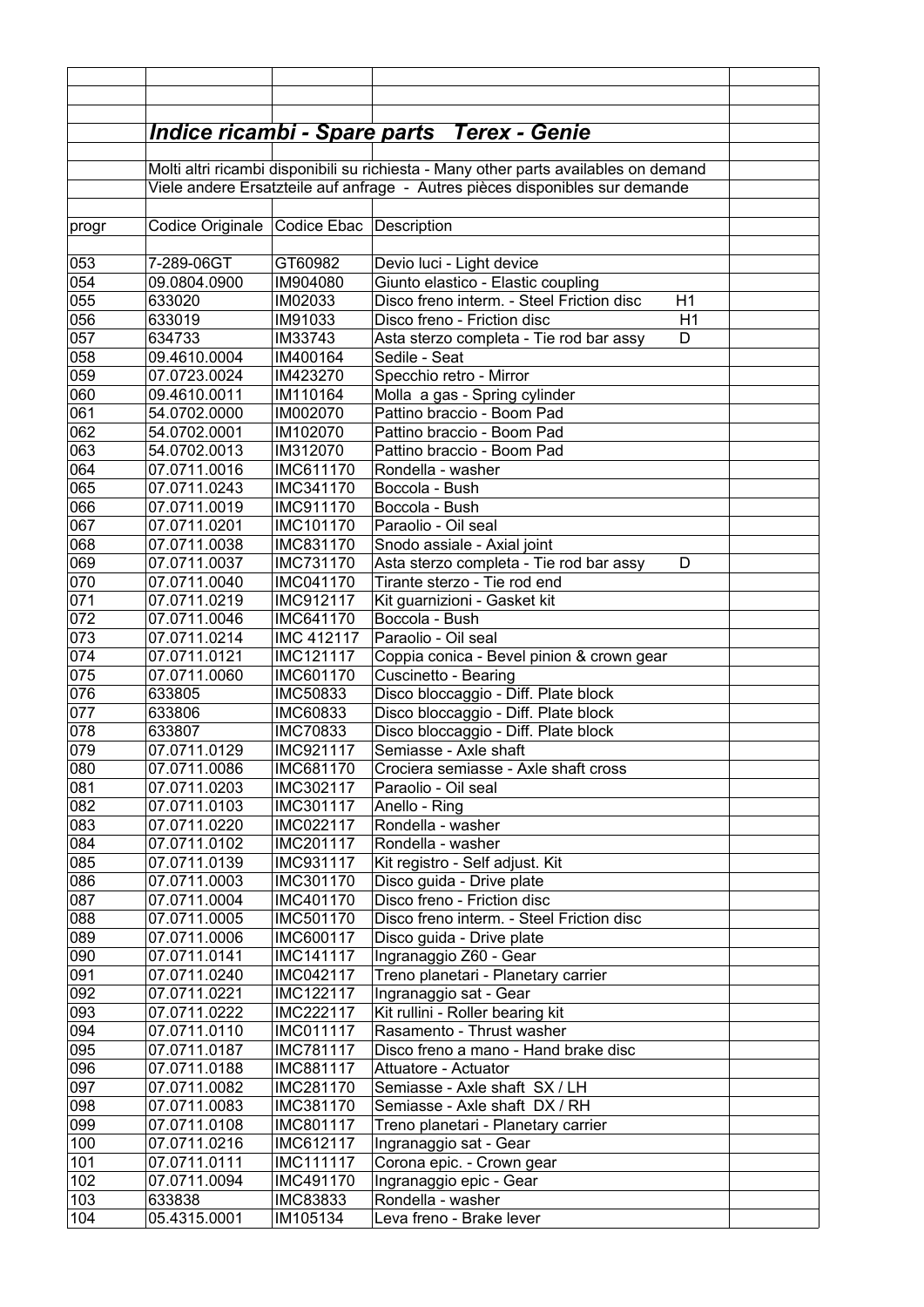|            |                                                                                      |                     | <b>Indice ricambi - Spare parts Terex - Genie</b>                               |  |
|------------|--------------------------------------------------------------------------------------|---------------------|---------------------------------------------------------------------------------|--|
|            |                                                                                      |                     |                                                                                 |  |
|            | Molti altri ricambi disponibili su richiesta - Many other parts availables on demand |                     |                                                                                 |  |
|            |                                                                                      |                     | Viele andere Ersatzteile auf anfrage - Autres pièces disponibles sur demande    |  |
|            |                                                                                      |                     |                                                                                 |  |
| progr      | Codice Originale                                                                     | Codice Ebac         | Description                                                                     |  |
|            |                                                                                      |                     |                                                                                 |  |
| 105        | 05.4309.0002                                                                         | IM209034            | Vaschetta olio freni - Brake oil tank                                           |  |
| 106        | 05.4309.0001                                                                         | IM109034            | Pompa freni - Brake master cylinder                                             |  |
| 107<br>108 | 09.4636.0003<br>992989                                                               | IM306364<br>IM98929 | Idroguida - Hydraulic steering<br>Kit gommini idroguida - Hydr. Steer. Seal kit |  |
| 109        | 07.0709.0110                                                                         | IM011907            | Crociera trasmiss. - Transmission cross                                         |  |
| 110        | 04.4235.0014                                                                         | IM415324            | Motore trasmiss. - Hydrost. Transm. Motor                                       |  |
| 111        | 04.4238.0025                                                                         | IM528324            | Pompa trazione - Transm. Hydr pump                                              |  |
| 112        | 07.0700.0014                                                                         | IM410070            | Cartuccia olio - Hydr oil cartridge                                             |  |
| 113        | 07.4501.0041                                                                         | IMP141054           | Cartuccia aria - Air filter cartr.                                              |  |
| 114        | 09.4670.0004                                                                         | IM400764            | Silentblock - Silentblock                                                       |  |
| 115        | 641124                                                                               | IM42114             | Giunto elastico - Elastic coupling                                              |  |
| 116        | 634981                                                                               | IM18943             | Giunto pompa - Hub coupling pump                                                |  |
| 117        | 09.4604.0004                                                                         | IM404064            | Filtro hydr - Hydraulic filter                                                  |  |
| 118        | 04.4238.0024                                                                         | IM428324            | Pompa hydr. Ausiliaria - Hydr. Pump                                             |  |
| 119        | 04.4239.0006                                                                         | IM609324            | Valvola prioritaria - Priority valve                                            |  |
| 120        | 07.0735.0026                                                                         | IM625370            | Kit guarnizioni cilindro- Gasket kit                                            |  |
| 121        | 07.0703.0252                                                                         | IM252307            | Devio guda A-I - Lever switch device F-R                                        |  |
| 122        | 07.0703.0253                                                                         | IM352307            | Devio luci - Light device                                                       |  |
| 123        | 640885                                                                               | IM58804             | Cartuccia aria int - Inn. Air cartridge                                         |  |
| 124        | 09.0804.1200                                                                         | IM214080            | Semigiunto pompa - Hub coupling pump                                            |  |
| 125        | 09.0804.1100                                                                         | IM114080            | Semigiunto pompa - Hub coupling pump                                            |  |
|            |                                                                                      |                     |                                                                                 |  |
|            |                                                                                      |                     |                                                                                 |  |
|            |                                                                                      |                     |                                                                                 |  |
|            |                                                                                      |                     |                                                                                 |  |
|            |                                                                                      |                     |                                                                                 |  |
|            |                                                                                      |                     |                                                                                 |  |
|            |                                                                                      |                     |                                                                                 |  |
|            |                                                                                      |                     |                                                                                 |  |
|            |                                                                                      |                     |                                                                                 |  |
|            |                                                                                      |                     |                                                                                 |  |
|            |                                                                                      |                     |                                                                                 |  |
|            |                                                                                      |                     |                                                                                 |  |
|            |                                                                                      |                     |                                                                                 |  |
|            |                                                                                      |                     |                                                                                 |  |
|            |                                                                                      |                     |                                                                                 |  |
|            |                                                                                      |                     |                                                                                 |  |
|            |                                                                                      |                     |                                                                                 |  |
|            |                                                                                      |                     |                                                                                 |  |
|            |                                                                                      |                     |                                                                                 |  |
|            |                                                                                      |                     |                                                                                 |  |
|            |                                                                                      |                     |                                                                                 |  |
|            |                                                                                      |                     |                                                                                 |  |
|            |                                                                                      |                     |                                                                                 |  |
|            |                                                                                      |                     |                                                                                 |  |
|            |                                                                                      |                     |                                                                                 |  |
|            |                                                                                      |                     |                                                                                 |  |
|            |                                                                                      |                     |                                                                                 |  |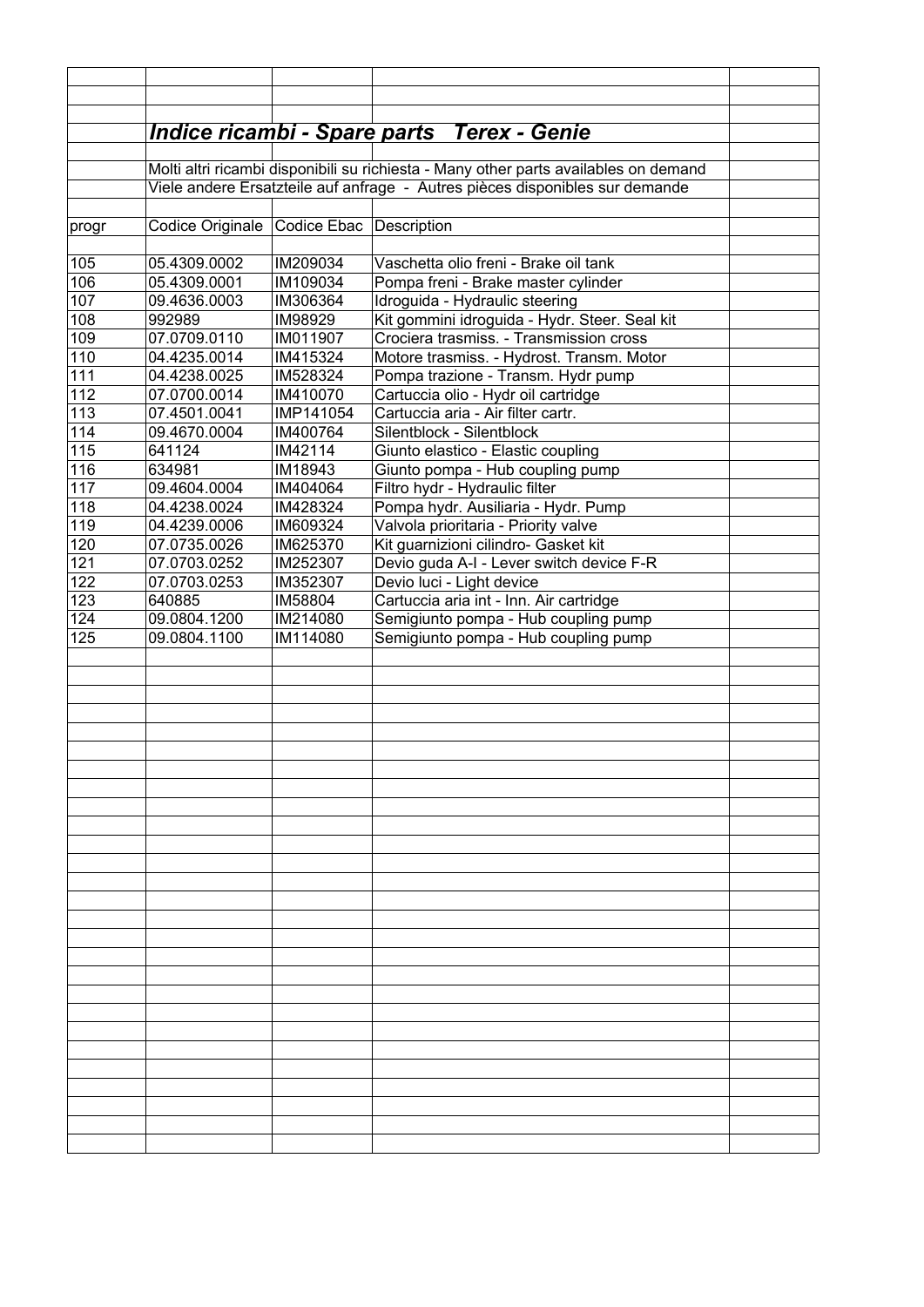| <b>RICAMBI</b> |                       |                                  |
|----------------|-----------------------|----------------------------------|
| EBAC           | Ricambi Terex - Genie | <b>Spare parts Terex - Genie</b> |







*Ricambi EBAC Via M. Buonarroti N° 11 - 42023 - Cadelbosco Sopra - Reggio Emilia - ITALY* www.ricambiebac.it - info@ricambiebac.it - P.I. 02481240352 - tel/fax +390522917720